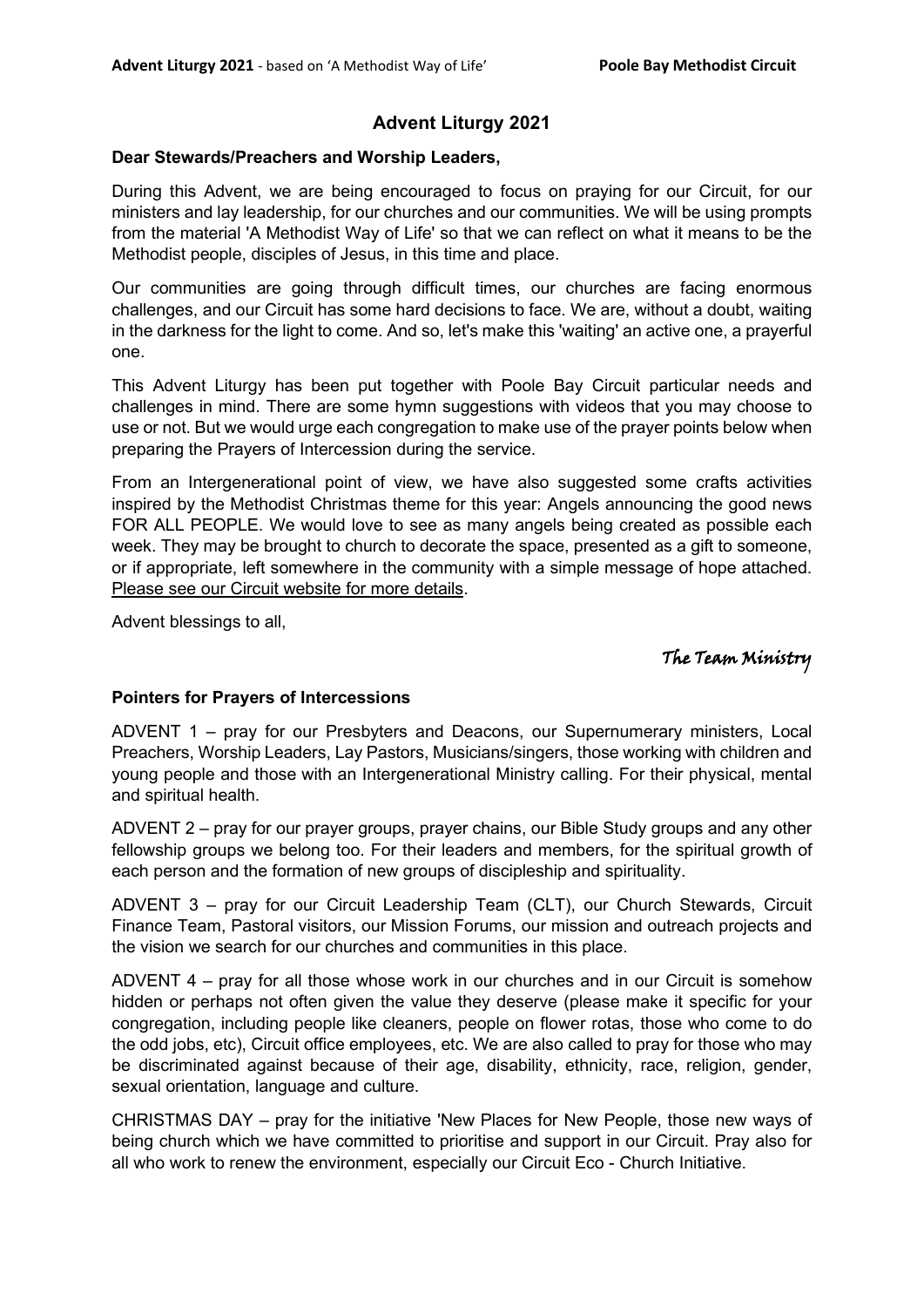## **1st Sunday of Advent: November 28, 2021**

#### *Reader 1:*

We start by saying together these words taken from the Gospel of Luke chapter 21:

*'People will faint from fear and foreboding of what is coming upon the world...Now, when these things begin to take place, stand up and raise your heads, because your redemption is drawing near'.* (Luke 21:26,28)

#### **Reader 2:**

During the past two years' lockdowns, communities have become further disconnected and dispersed. People are tired and many are living in more difficult circumstances due to the ongoing pandemic. Recognising everyone's fatigue and the Covid-19 related uncertainty that surrounds the approach of Christmas, we are being encouraged to stand up and raise our heads because our redemption is drawing near. The message of Jesus' birth at Christmas continues to be one of hope in our troubled times. God's love is stronger than our fears.

#### **Reader 1:**

On this first Sunday of Advent, we remember that God calls us. God calls us to be God's people. We light the first candle in Advent to commit ourselves in an uncertain world to watch and wait for God's light to come in Jesus.

## *(Light the first candle on the Advent wreath)*

In the course of this week, we are invited to pray particularly for those amongst us who've had a specific calling: our Presbyters and Deacons, our Supernumerary ministers, Local Preachers, Worship Leaders, Lay Pastors, Musicians/Singers, those who are called to work with children and young people and those with an Intergenerational ministry calling.

But we should also pray for and encourage those amongst us who have heard God's call but have not yet responded, as well as those who God is calling right now for a specific ministry within our church and Circuit. Is that person you?

#### **Reader 2:** Let us pray…

*God who comes in Jesus, we thank you today for your call on us to be the people called Methodist in our Circuit and in our church. As we look towards Christmas, we commit ourselves to worship, to watch, to wonder and to be the light in our communities who have been darkened by fear and anxiety.*

#### *Jesus, Saviour of all, come to us again this Christmas. Amen.*

**Hymn suggestion**: **StF 170** *Darkness like a shroud covers the earth*

<https://www.youtube.com/watch?v=aHG3YS0NGJc>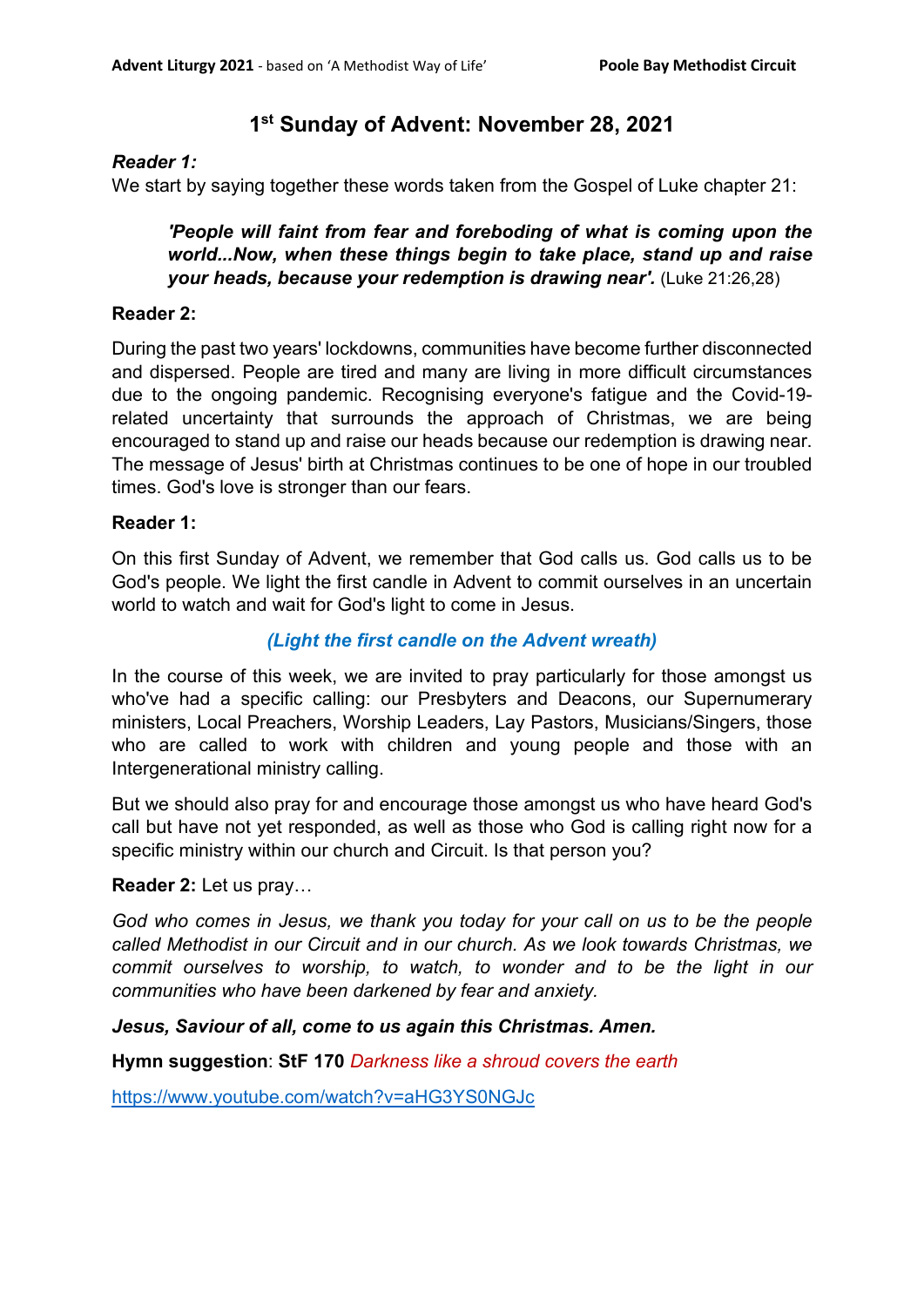# **2nd Sunday of Advent: December 5th, 2021**

## *Reader 1:*

We start by saying together these words taken from the Gospel of Luke:

## *As it is written in the book of the words of Isaiah the prophet: A voice of one calling in the wilderness, 'Prepare the way for the Lord, make straight paths for him'.* (Luke 3:4)

## **Reader 2:**

What does it mean to 'prepare the way'? It means to create a favourable environment or to make it easy for one to come to you and operate in your life. The phrase derived from the understanding of what Romans did while constructing their massive road system. They "made paths straight" for the emperor. They removed rocks, brambles, smoothed the bumps and even hills. When we prepare the way for the Lord, we are preparing our hearts and being willing to remove sin and obstacles that hinder our blessings.

On the second Sunday of Advent, we remember that, as Methodist people, we are called to prepare the way for the Lord as we worship together, pray daily, and look and listen for God in Scripture and in the world. We also prepare the way for the Lord when we become the prophets of our generation, challenging sinful 'crocked ways' and being a voice for the voiceless.

## **Reader 1:**

Can you recognise some of the prophets amongst us? Are you being called to be one? In the course of this week, we are invited to pray particularly for our prayer groups, prayer chains, our Bible Study groups and any other fellowship groups we belong too.

We light the second candle to commit ourselves to the things that Methodists have always used to help people grow in faith: lively worship, faithful prayer, small groups of fellowship and bible study, and looking for the Kingdom of God all around us.

## *(Light the second candle on the Advent wreath)*

## **Reader 2**: let us pray…

*God who comes in Jesus, we thank you today for the prophets amongst us. We thank you for the promise of new beginnings and the challenge of your words which call us to radical discipleship. As we look towards Christmas, we commit ourselves to a way of life that is constantly preparing the way for the Lord.*

*Jesus, Saviour of all, come to us again this Christmas. Amen.*

**Hymn suggestion: StF 169 Come thou long-expected Jesus**

**<https://www.youtube.com/watch?v=0dmO8UPlWoo>**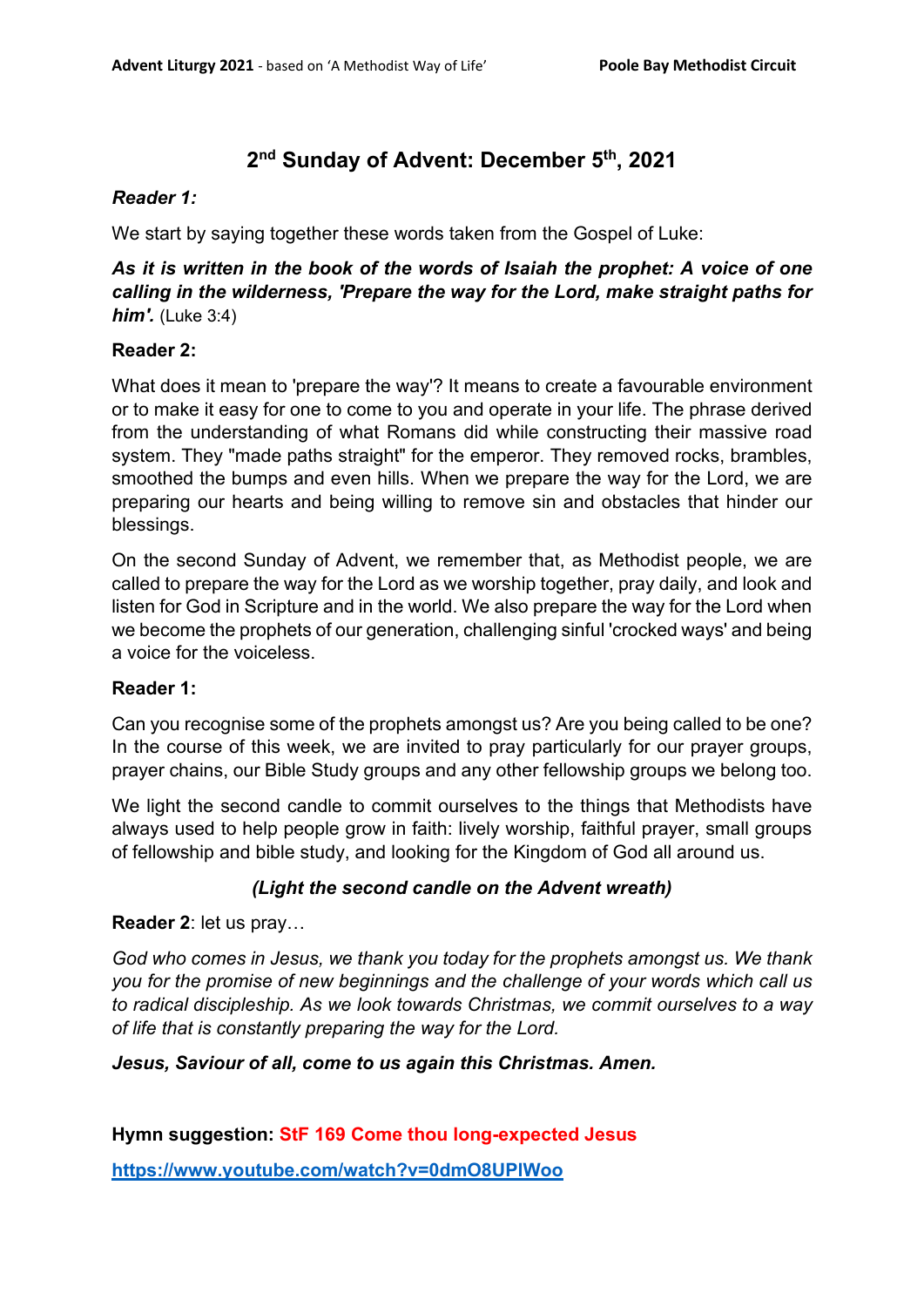# **3rd Sunday of Advent: December 12, 2021**

## *Reader 1:*

We start by saying together these words taken from the Gospel of Luke, words that John said to the crowds that came out to be baptized by him:

## **Even now the ax is lying at the root of the trees; every tree therefore that does not bear good fruit is cut down and thrown into the fire." And the crowds asked him, "What then should we do?" (Luke 3:9-10)**

## **Reader 2**

On the third Sunday of Advent, we continue to reflect on the message of John the Baptist to change our ways. He called for religiosity to be less narrow, to think less about rules and traditions, and more about making sure all are valued.

Our churches, Our Circuit, have also been asking this same question: 'What then should we do?' What are the 'trees or branches' that need cutting down from our heavy structures and our traditional ways?

#### **Reader 1:**

As Methodist people, we are called to care for ourselves and those around us, to learn more about our faith and to practice hospitality and generosity. We light the third candle to commit ourselves to relearning what putting our faith into practice means, that through our conversations about what we believe, our churches will be centres of care, sensitivity and welcome for all, and to commit ourselves to be prepared to change when we are confronted by God's word brought to us.

## *(Light the third candle on the Advent wreath)*

## **Reader 2**:

In the course of this week, we are invited to pray particularly for our Circuit Leadership Team (CLT), our Church Stewards, Pastoral visitors, Circuit Finance Team, our Mission Forums, our mission and outreach projects and the vision we search for our churches and communities in this place. What is God is calling us to let go and what is God calling us to give ourselves to? And so we pray…

*God who comes to us in Jesus, as we light this Advent candle, may its flame be for us a sign of the light that reveals to us our path through life, that inspire us to live simply and generously, that we ourselves may be signs of the good news we proclaim*

*Jesus, Saviour of all, come to us again this Christmas. Amen.*

**Hymn suggestion: StF 173 Into the darkness of this world** 

<https://www.youtube.com/watch?v=qXKOxub5obc>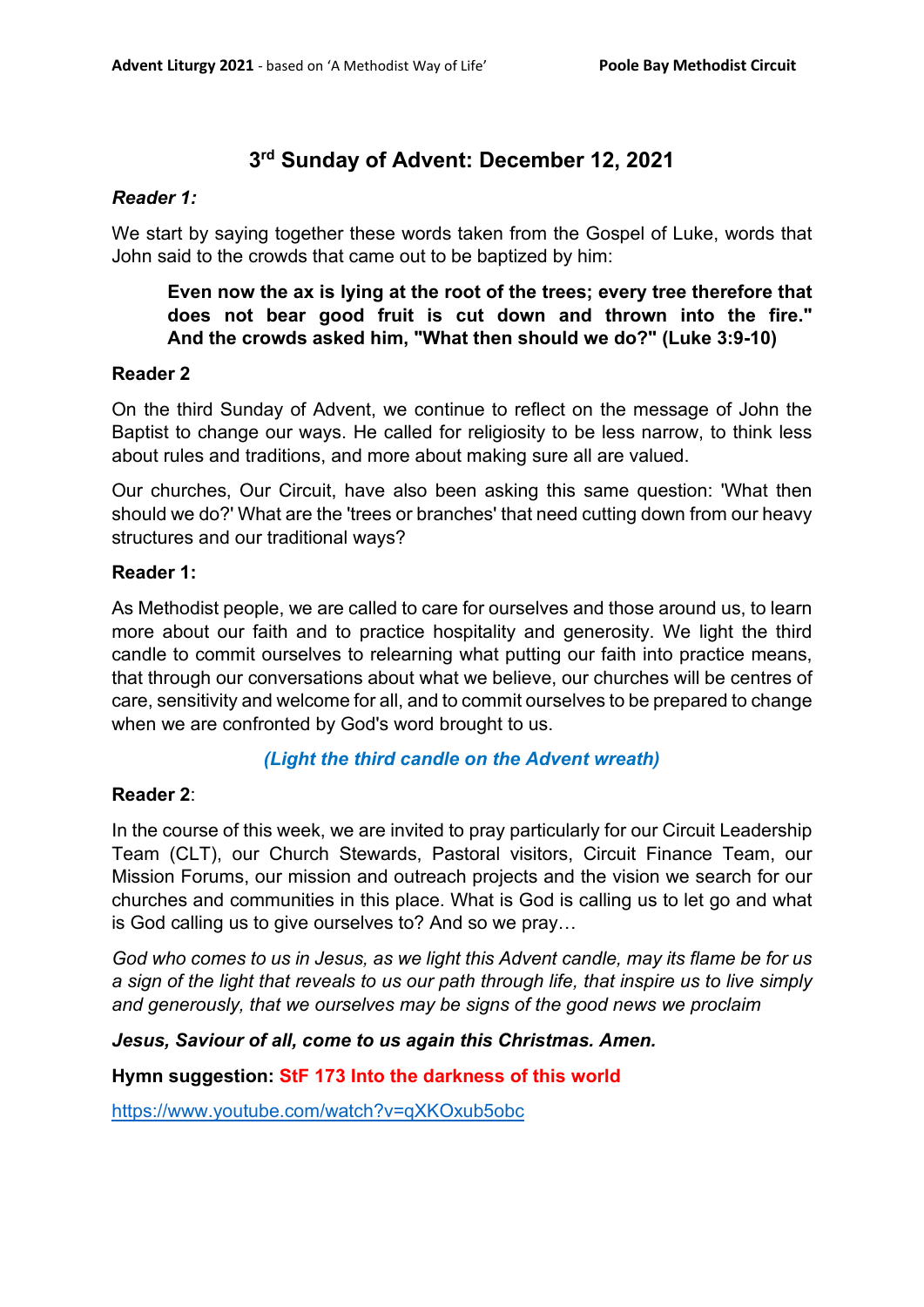## **4th Sunday of Advent: December 19th, 2021**

### *Reader 1:*

We start by saying together these words taken from Mary's song in the Gospel of Luke:

## *'My soul magnifies the Lord, and my spirit rejoices in God my Saviour, for he has looked with favour on the lowliness of his servant. Surely, from now on all generations will call me blessed.' (Luke 1:46-48)*

On the fourth Sunday of Advent, we recall the words of Mary as she sang praises to God who 'looked with favour on the lowliness of his servant'. In her joyful song, Mary recognises that God has acknowledged the presence of a simple girl living in a small place – in the eyes of the world a person of no consequence. Mary's joy is not only that she has been chosen, but that in God's grace there is no marginalisation! Therefore, Christmas is the celebration of good news for the poor, the weak, the different, the outcast and the sinful – they all have a special place in the eyes of Jesus.

## **Reader 2**

As Methodist people, we are called to serve others wherever they are, to lift up the lowly, to care for creation and to challenge injustice. Methodists affirm the ministry of all people because we all have gifts to share, and Mary's calling reminds us that God always spots potential. We light the fourth candle to commit ourselves to being open to respond to God's call on us, to say yes even if we aren't sure that what we can offer will make much difference.

## *(Light the fourth candle on the Advent wreath)*

#### **Reader 1:**

In the course of this week, we are invited to pray particularly for those people whose work in our churches and in our Circuit is somehow hidden or perhaps not often given the value they deserve. We are also called to pray for those who may be discriminated against because of their age, disability, ethnicity, race, religion, gender, sexual orientation, language and culture. How will you open your hearts and your hands as Christ is born this year? Maybe you are just who is needed.

#### **Reader 2:** Let us pray…

*God who comes to us in Jesus, we thank you today for angelic interventions in life, for those who encourage us to say yes to serve in your Kingdom, who give us a bigger picture, who make it clear that the promises of God are much greater than we can imagine. We might say "how can this be?" but with you O God, all things are possible. We pray for a world where the lowly are lifted high and the hungry are fed. We pray for our churches and communities that we may look towards the margins and not always to the centre.* 

*Jesus, Saviour of all, come to us again this Christmas. Amen.*

**StF 203 I had a dream** <https://www.youtube.com/watch?v=g-q6GrNH8fU>

*(with British sign language)*